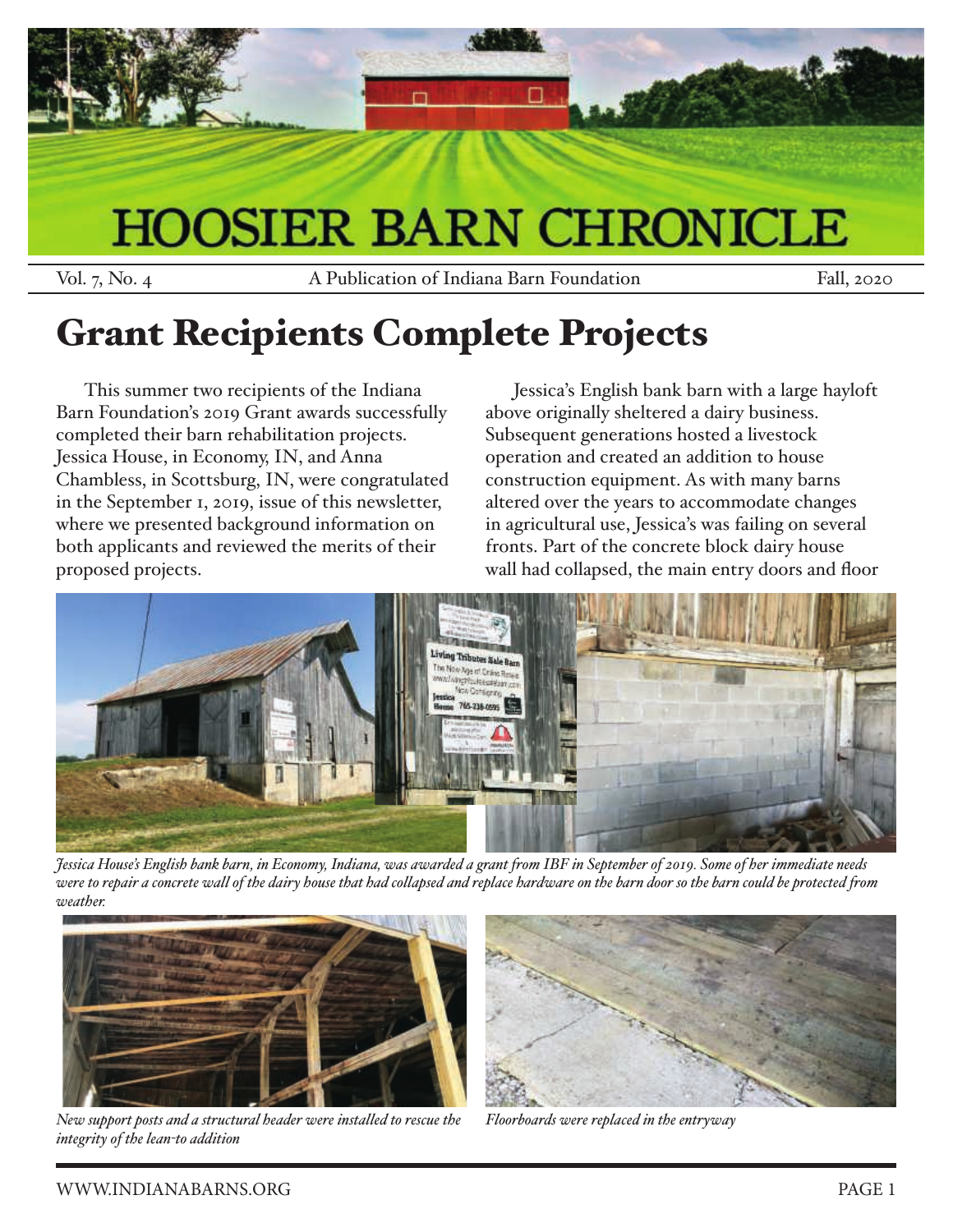were in need of repair, and the support posts and header on a later addition were significantly compromised. Although seemingly minor failures, these are precisely the types of problems that if left unattended for too long can accelerate greater difficulties.

Jessica was up to the task, and requested \$1500 to address the diverse array of needed repairs in her grant application. She had the concrete block walls reconstructed, new support posts and a structural header installed to rescue the integrity of the leanto addition, and replaced entry floorboards and sliding door hardware to secure the main entry from weather.

Jessica was so pleased to have accomplished these repairs, and thankful to IBF for its help, that she placed a banner on the barn acknowledging the assistance of the Williamson Grant. Thank you, Jessica. *New hardware on the sliding barn door ensures they'll function* 



*properly and secure the main entryway from weather*

Dear IBF Members,

Thank you for being a member of Indiana Barn Foundation!

It's community members like you who are helping IBF bring awareness to the importance of preserving and protecting Indiana barns.

Faced with the challenges of 2020, we had to cancel our annual barn tour. The tours have provided us opportunities to promote IBF and educate all people interested in heritage barns. With the cancellation, we also lost financial support that would be used to spread our mission.

Would you consider a year-end gift to Indiana Barn Foundation? Our goal is to raise \$5,000 before year end 2020. Online gifts, tracking our progress, and viewing the video can be done at https://fundly.com/ support-indiana-barn-foundation.

You can also mail a check made out to

Indiana Barn Foundation, 1201 Central Ave., Indianapolis, IN 46202.

As always, thank you for your support to IBF. It's donors like you that are preserving Indiana history, one barn at a time.

Sincerely,

Kent Yeager President of the Board Indiana Barn Foundation kentyeager@gmail.com

P.S. In 2020 due to the COVID Relief (CARES ACT), donors who do not itemize deductions qualify for the "\$300 Universal Deduction." Consult your tax advisor should you have questions.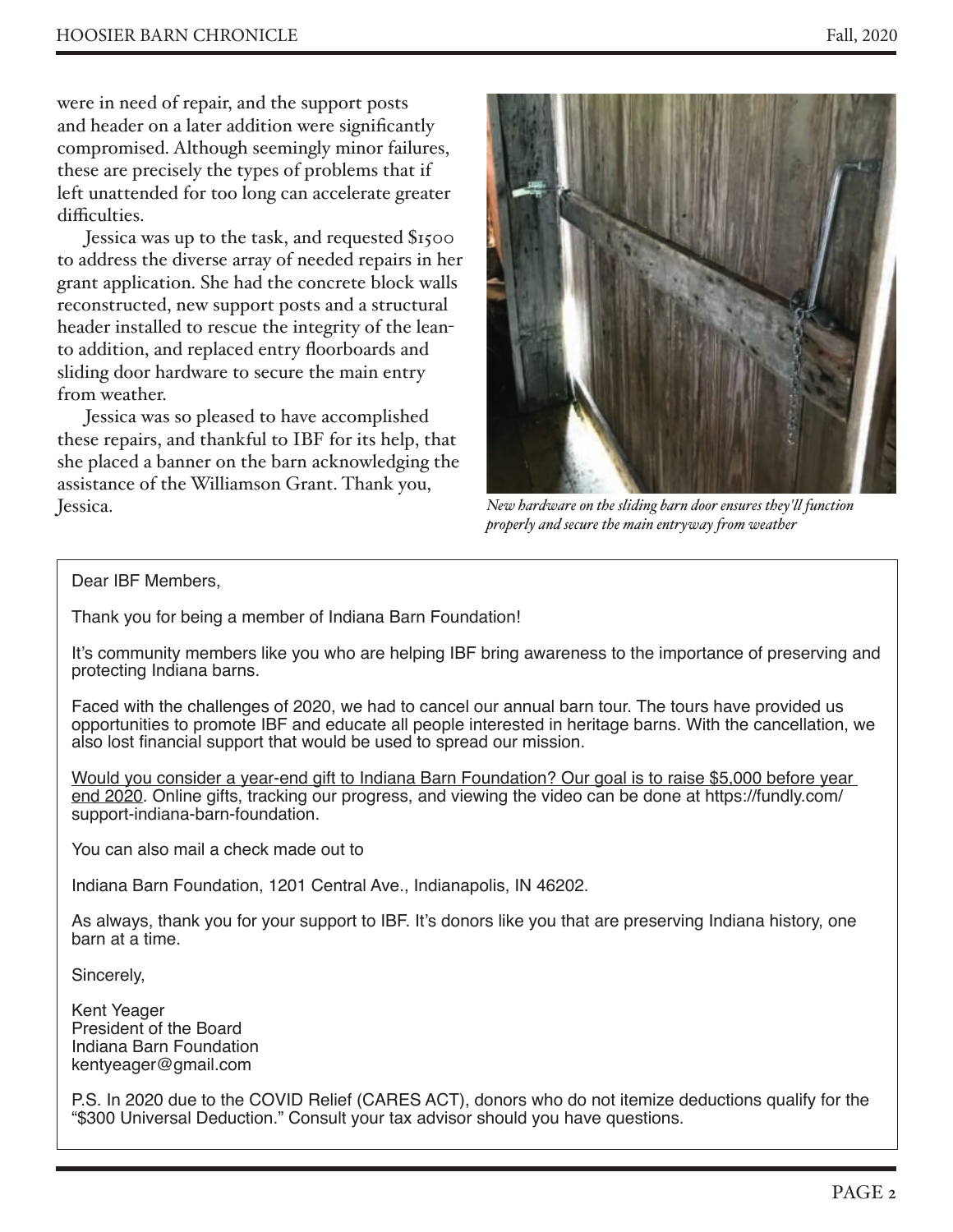

*The amish crew replaced a lot of the boards beneath the tin with poplar boards we had sawed at a local sawmill. They completed the roof in one day. I think it looks great*

Anna Chambless and her son had recently accomplished several repairs to their Midwestern Three Portal barn, originally constructed to house a tobacco operation, when she applied for a \$2500 matching grant from IBF. They had straightened the walls, installed some new flooring, repaired areas of deteriorated siding, replaced broken windows and a door, and repaired parts of the foundation. The work that remained, however, replacing the metal roof, was beyond their budget, so they turned to the Barn Foundation for help.

An Amish contractor removed the deteriorating metal roof, repaired the skip sheathing and other deteriorated wood with poplar sawn at a local mill, and installed new metal roofing, all in one day, according to Anna.

The decision to assist Jessica and incentivize her barn repairs was in large part a response to her enthusiasm for resurrecting her grandfather's farm and family's legacy on the land, as well as an acknowledgement of all the work she had already accomplished on the farmhouse, landscape, and other buildings prior to applying for our grant. Similarly, the considerable time and work Anna and her son had invested in saving their barn encouraged us to assist in the completion of the rehabilitation, for without a much needed new roof, that work would have been in vain.

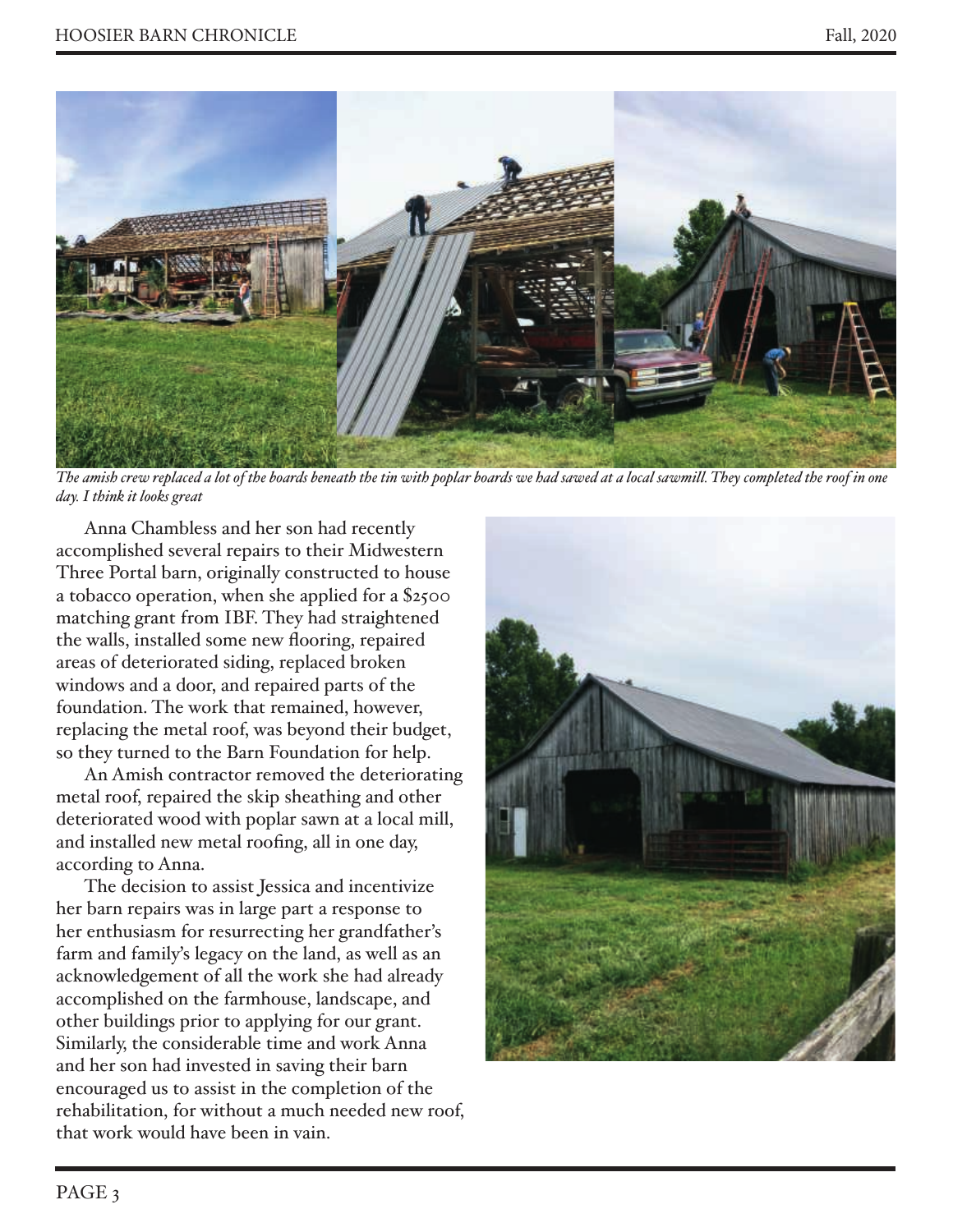## Introduction to Indiana Barns

*by Duncan Campbell*

The following article was originally published in 2010 as the Introduction to the book Indiana Barns by Marsha Williamson Mohr. It is reprinted below, with permission from publisher Indiana University Press.

Few stories so well represent the history of our continent's settlement as the story of the American barn. Our barns are relatively plain buildings, but theirs is not a simple narrative, for they relate an intricate chronicle of the American agricultural experience. As a symbol of this story, the barn is as complex and varied as the tale itself, the wide-ranging result of the many influences brought to the American landscape by those who settled it. Indiana's barns are no

exception, and Marsha Mohr's photographs bring a particularly satisfying display of this American icon to those familiar with the special landscapes of the state of Indiana.

Though its history has many layers, the physical simplicity of the barn is an important part of its aesthetic. It is often large, and constructed of massive timbers. Set out on the land, barns can be rather plain in aspect, combining wood and stone, often unpainted and weathered; or if painted, usually black or brown or red or white, and fading. When adorned, it is commonly with dated advertising that itself has become a convention of the roadside landscape. And too commonly, it is sadly sagging, its roofline broken, siding a sieve for sunlight or snow - a remnant, a reminder of a time and place that few people today can claim as theirs.

For me this brings a mythic quality to our barns, an implied romance written on the land by a way of life shrunk to insignificance in an altered and neglectful present. Barns speak of ethnic specialty, and relate in their designs the origins and folkways of those who brought their traditions to



America in the search for another, better life. In the same breath, American barns reflect the settler's response to the requirements and resources of a new homeland where terrain, available materials, changing husbandry, and the individual's skills and traditions mixed with those of his neighbors to reshape the barn. So the barn as we experience it today reflects the bygone traditions brought from the many countries of our origin, but is also a statement of adaptation, change, and survival in a new land - the stuff of myth.

The local barn, then, tells this story as it happened in Indiana, and is illustrated in this book by many of the most customary American barn typologies found across the country. The locations of barn types can indicate who traveled the settlement routes taken into that area, and whether they came across Virginia and up from the south, or down the Ohio River and on into the middle counties, whether across Pennsylvania and mid-Ohio into the eastern regions, or from the northeast and New York into the northern reaches of the state. Although the Indiana settler almost certainly used one of these common routes,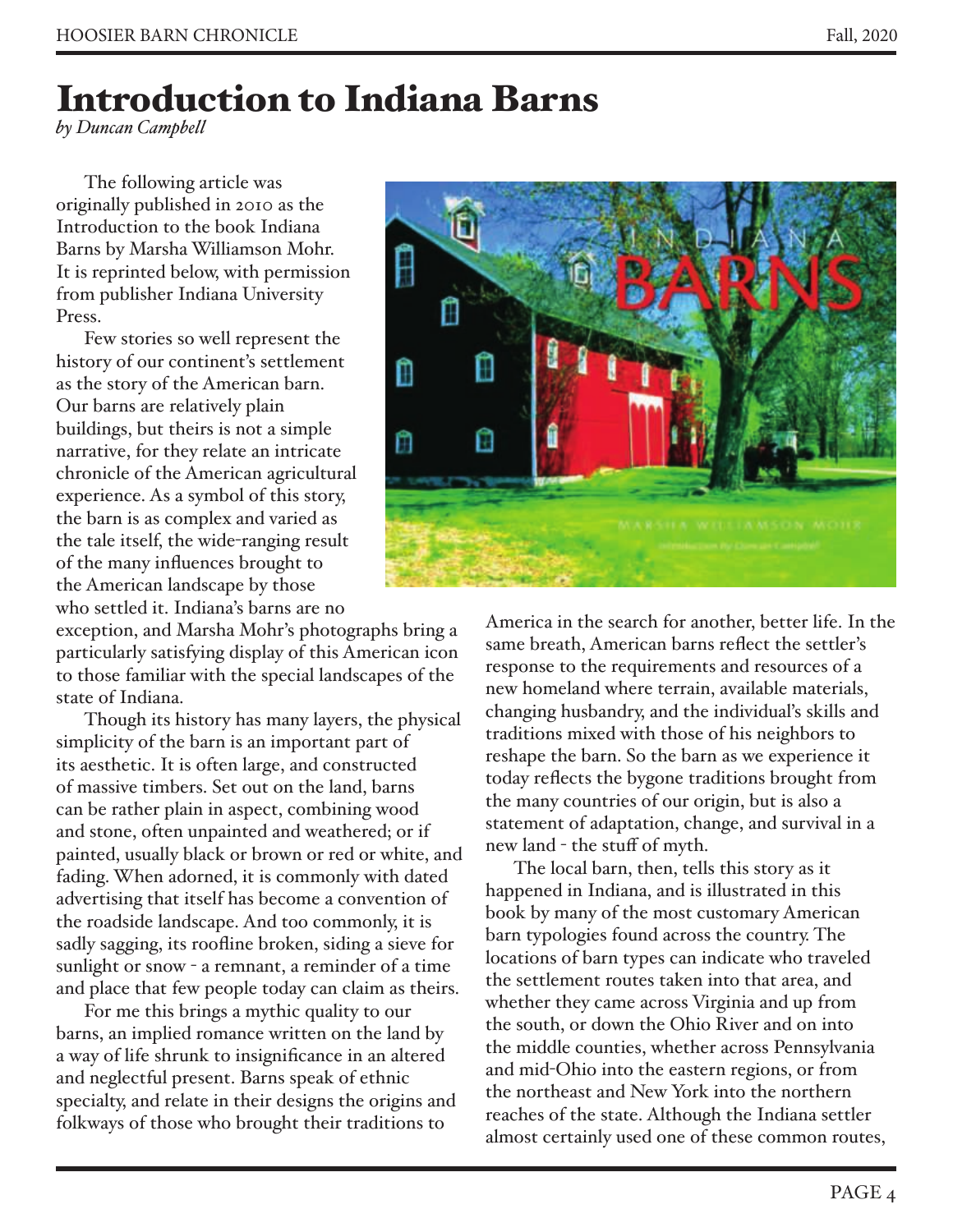## Introduction to Indiana Barns *(continued)*

once here his movements are less predictable; but regardless of the route taken, the barn left behind marks the locus of his activity and is the telltale of his origins, traditions, skills, and the builder's response to the region's bounty - trees, stone, or clay for bricks. Among the most common barns found in Indiana are the English barns, brought to America by English colonists, the Transverse Frame barns, probably of German origin, and the Pennsylvania barns, also from the German tradition. A later form, the round or polygonal barn of nineteenth-century derivation, most common in the Midwest, and Indiana in particular, is also beautifully illustrated in these pages, as are a few other less common forms.

Barns from many origins have been documented across the United States, including French barns, Dutch barns, and others, but those represented here, and most commonly seen in Indiana, are primarily derivatives of the Transverse Frame, English, and Pennsylvania types. Some appear in their relatively pure forms, but numerous variations result from later additions acquired by changes in purpose, fresh farm practices and technology, the cultural influences of subsequent users, or the expansion of the particular farming operation itself. Often the barns pictured in this book have been enlarged with shed additions to accommodate tractors and other mechanical equipment for which they were not originally conceived. Other variations occur within a single style attribution, and may include very early forms. For example, it is not unusual to see an English barn constructed into a hillside as a bank barn with provision for livestock below, even though this style is thought to originate with the English Three-Bay or Threshing barn, \*originally intended just for crop storage and threshing, and not build into the slope, nor intended to house animals. Similarly, there are countless regional variations of other barns of known origin, an indication of the richness of our own heritage and the complex nature of our settlement patterns. These alterations are an important part of the barn's testament.

If recognizing barns by their source and architectural form is complicated by the variety of

adaptations, identification is aided by additional proof, many of which can point back to the barn's form, culture of origin, or time period. One of these is the means of construction. Though fewer and fewer remain, many early American barns and agricultural outbuildings were constructed of logs, a fairly quick and simple method of construction where trees were available. The techniques by which the logs were joined are indicative of the skills and traditions of the builders. Scandinavians, Germans, and the English are among European settlers who brought familiarity with these skills to America. Similarly, there are many fine examples of hand-hewn timber frame barns in Indiana, which were constructed well into the nineteenth century in the Midwest, and for which highly specialized skills were needed to lay out and assemble the complex puzzle of properly fitted joinery. These skills continued to endure into the twentieth century using sawn timbers. It is not uncommon today to see timber barns with both hewn and sawn timbers in use, indicating perhaps the overlap of technologies on the one hand, and the longevity of use on the other, as deteriorated hewn timbers were replaced with sawn, or timbers from older barns were reused in new ones. In all cases, timber frame and log barns were common to areas where mature trees were readily available and in close or immediate proximity to the building site, and where the requisite skills were available. In Indiana, the tree of choice was the virgin Tulip or Yellow Poplar, preferred for the length and straightness of its trunk, lightness and workability of its wood, and resistance to insects.

Barn origins can also be identified through a number of other means, where certain traditional patterns of design were consistently maintained, even if other, more secondary attributes were not. The patterns that are used to define and describe barn configurations include the barn's roof type (gable), entry location (gable end), floor plan (three-bay), intended crop storage (hay barn) or animal use (dairy barn), and peculiarities of shape and construction (extended gable, fore bay). As an example: The English barn in its purest form is timber framed, has a single gable roof over a single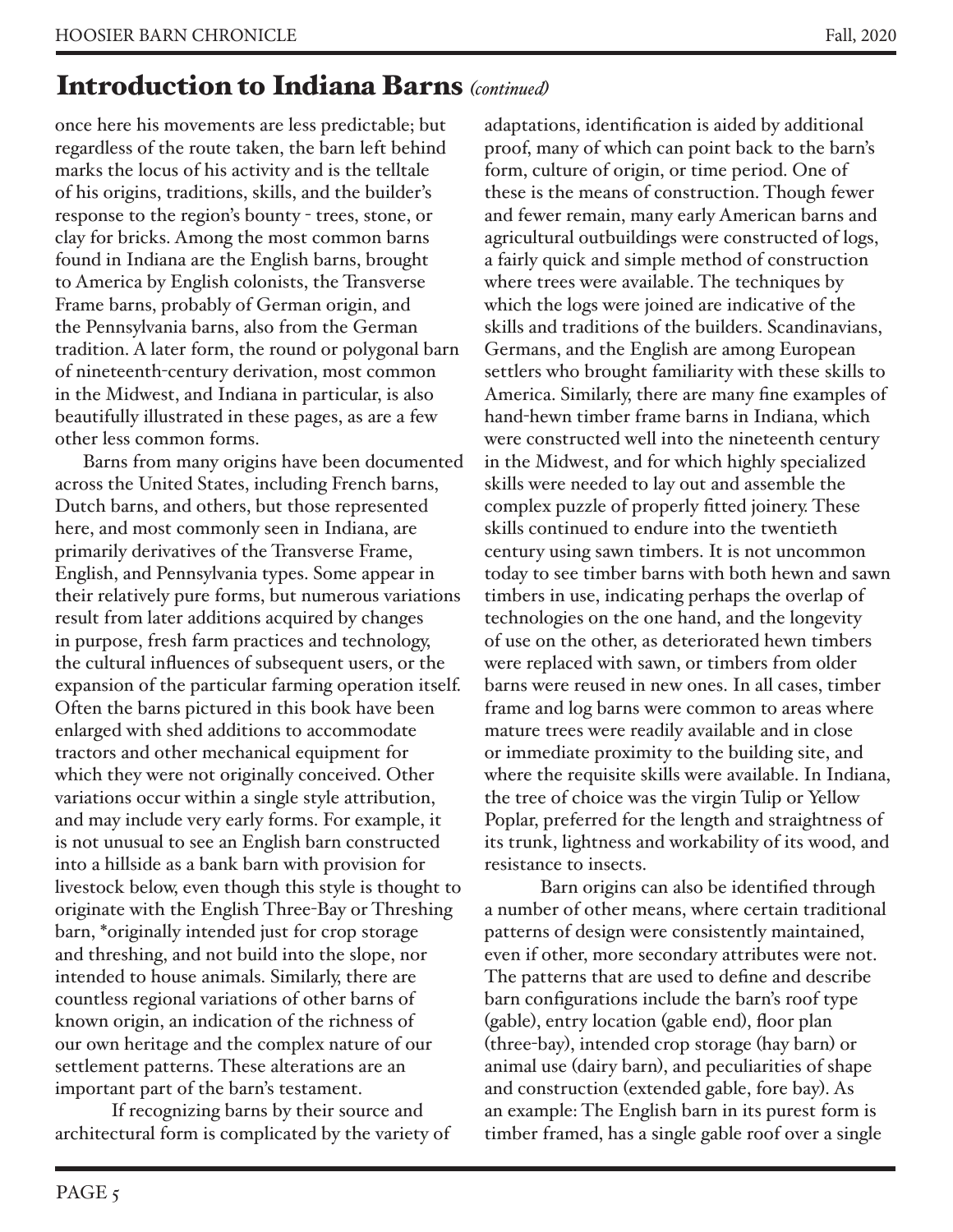## Introduction to Indiana Barns *(continued)*

story, few if any windows, and a slightly rectangular plan featuring three interior bays or cribs. The design was intended primarily for grain and crop storage, with the through bay for use as a threshing floor. The wagon doors are centered on the eave sides, and the threshing floor forms the central bay.

Roof styles on Indiana barns most commonly include the simple gable and broken gable, the gambrel, the round or gothic, and the shed or pent roof. There are variations of pitch for each roof configuration, and occasionally combinations of intersections of more than one type, as well as appendages such as gable or shedroofed dormers, hay-hood projections of a variety of shapes, and roof-mounted mechanical ventilators or cupola ventilators to promote air movement. The material covering the roof is of course vulnerable to the weather, and expected to deteriorate over time. Consequently, extant material is rarely original to the structure. Exceptions can include slate, which can last a hundred years, but most barns never received such expensive applications. More typical roof coverings are wood plank, sawn wood shingles, or split wood shakes, later replaced by slate, standing seam or corrugated metal, and asphalt or fiberglass shingles.

The location of the primary entry refers to the placement of the barn's wagon doors, the largest point of entry into the barn, located either on the gable end or the eave side of the barn. In the Transverse Frame barn and Dutch barn, these doors are located on the gable end, and lead into a centrally located aisle that runs with the roof ridge, while in the English and Pennsylvania barns they occur on the eave side of the building, entering an aisle that runs at right angles to the roof ridge. Additional large openings are often seen in shed additions built along the sides or on the ends of older barns, constructed to provide space for tractors and other farm machinery, shop space, or other uses. A barn's relationship to the terrain is another way of describing its configuration, whether it is built into a slope or raised on a masonry basement, as is its size and shape, the placement of window openings, siding orientation, or the frequency and location of its ventilation

devices.

Dating the Indiana barn is not easy, for written documentation is scarce, but there are construction and finish details, as well as stylistic or period flourishes that can be helpful. One problem with establishing a construction period has been discussed - most barns have been continuously repaired, renewed, and reconstructed as long as someone had a use for them. These alterations include major additions to the structure as well as demolitions, so the more one knows about the early barn configurations, the evolution of materials, and agricultural applications, the better equipped he or she is to accurately place the barn in its historical period. Most Indiana barns constructed before World War I are timber frame construction, and the earliest are log or hewn timber. It would be extremely unlikely to find a barn in Indiana built before 1800, and rare to encounter one constructed prior to the Civil War. After 1870, most are built from sawn, dimensional lumber, although the main frame may be timber. The earliest rafters are often cut poles measuring from three to five inches in diameter and approximately twelve to fourteen feet in length, arranged in multiple runs as the roof required. Subsequent rafters are hewn or sawn dimensional lumber. The timber frame, with its top and sill plates, and intermediate girts, all horizontal members, was an ideal configuration for attaching vertical wood plank siding, which is the siding configuration most commonly seen. Usually rough sawn, these planks were often covered at their longitudinal edges by narrow wood battens, which reduced wind and rain penetration; on more finished barns, particularly those of later construction or with replacement siding, the planks are often milled with a shiplap or other fitted joint that enabled the planks to seat against one another in a manner providing a more weather resistant skin.

Most rough sawn planks bear the curved marks of the circular saw, which came into use in sawmills after 1845. Rough sawn planks bearing vertical saw marks oriented across the plank were almost certainly sawn on vertically operating (reciprocating, water powered) saws that preceded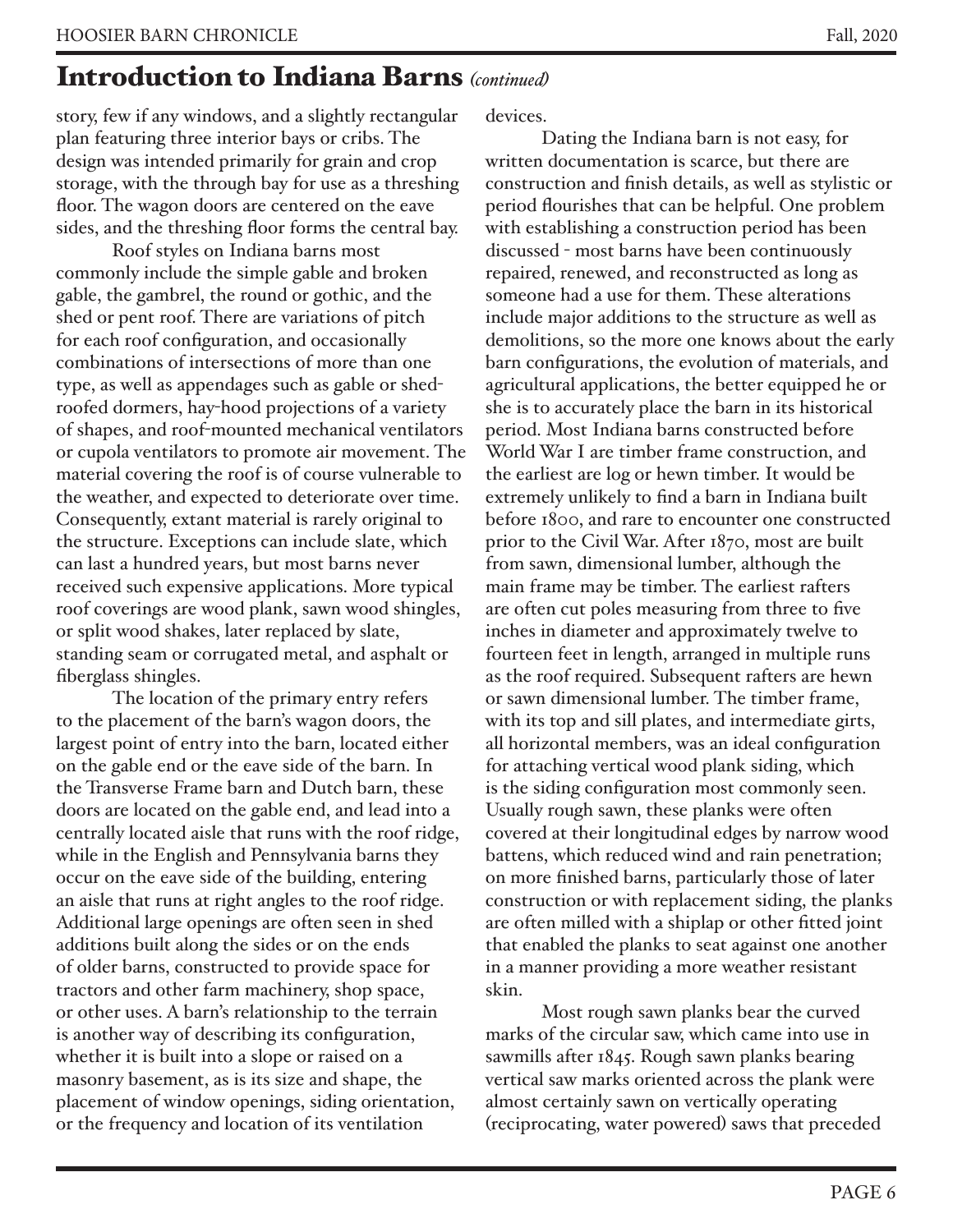the circular blade. This is an important telltale and can be readily determined in most barns constructed from wood by close inspection of the siding or interior planks. Vertically operating saws were relatively slow and many mills did not have carriages capable of handling logs of the length needed for barns, so vertically sawn timbers are less common. Consequently, hand hewing continued throughout the period of transition from one sawmill operation to another, and regional differences obtain[ed], making it difficult to accurately date many barns or determine when one technique left off and the other began. For this reason it is possible to encounter handhewn timbers and original circular-sawn siding on the same barn. Replacement siding can further confound the issue, as can the continued application and even reuse of early types of nails. Therefore, it is important to look for consistency in style, or barn type, as well as in the framing technique, the siding, and the nails, since over the years alterations have brought variations in each.

Stylistic flourishes can also inform the age of a barn, most notably those from the Victorian period - generally from 1870 to 1900. These are seen most often in the decorative details, and in Indiana it is normally safe to say that the only consistent decoration, other than painted advertising and examples of painted door arches and trim details, occurred in the Victorian period. Elsewhere, the Pennsylvania barn is most notable for decorative brickwork and painted decorative insignia, the so-called hex signs. And barns constructed of ceramic block have color as decorative accent. In these pages, look for the stylistic differences in the ventilator cupolas in particular, variety in wood shingle siding and window trim, or occasional decorative spool work similar to that seen on the porches of Victorian homes. It appears that most Indiana farmers may not have had either the money or the inclination to express these taste preferences in their barns, although it should be clear from the photographs that barns were constructed with great care, and were a significant source of pride for there builders. They were, after all, the most important buildings on the farm.

The great misfortune, and acknowledged but largely unwritten chapter, in the story of the American barn, is its gradual banishment from the countryside. Indeed, the disappearance of the rural way of life itself, or at best the transformation of the family farm to the corporate one has to bear some of the responsibility for the loss of these wonderful buildings. Indiana is no exception when it comes to our failure to protect these icons, although efforts by the Historic Landmarks Foundation of Indiana to acknowledge farm rehabilitation successes, and the National Trust for Historic Preservation's Barn Again program certainly represent strides worth applauding. Moreover, the many individual labors to convert barns to new uses, move them to alternate locations, or reconstruct and rehabilitate them should not go unnoticed, but the reality is that abandonment, and the pressure to redevelop existing rural landscapes with new housing, shopping centers, and highways has long been the enemy of the historic farmstead.

I hope that this book, whose simple but poignant images speak to the beauty and saga of another era, like our barns themselves, will encourage others to recognize the cultural and historic importance of these structures. If we have had, by necessity or choice, to travel across the past century from a land of farmers to one of urban dwellers, and have, to our credit, discovered alternate methods for feeding others, and ourselves, then it follows that we can find the means to protect our rural story. It is so much more than the story of the buildings; it is our story, who we are and where we come from, what we brought with us and may no longer know. Every time we lose one barn we miss the opportunity to learn, to be reminded, to understand that one, critical part of our rural past. Once that barn is lost, articulating our history, fathoming our achievements, and evaluating our present undertakings become more difficult, until one day there are no barns, and no barn books. But we also lose the experience of the barn itself - the smells, the dark and dusty space, the filtered light, and the chance to open our imagination to the past.